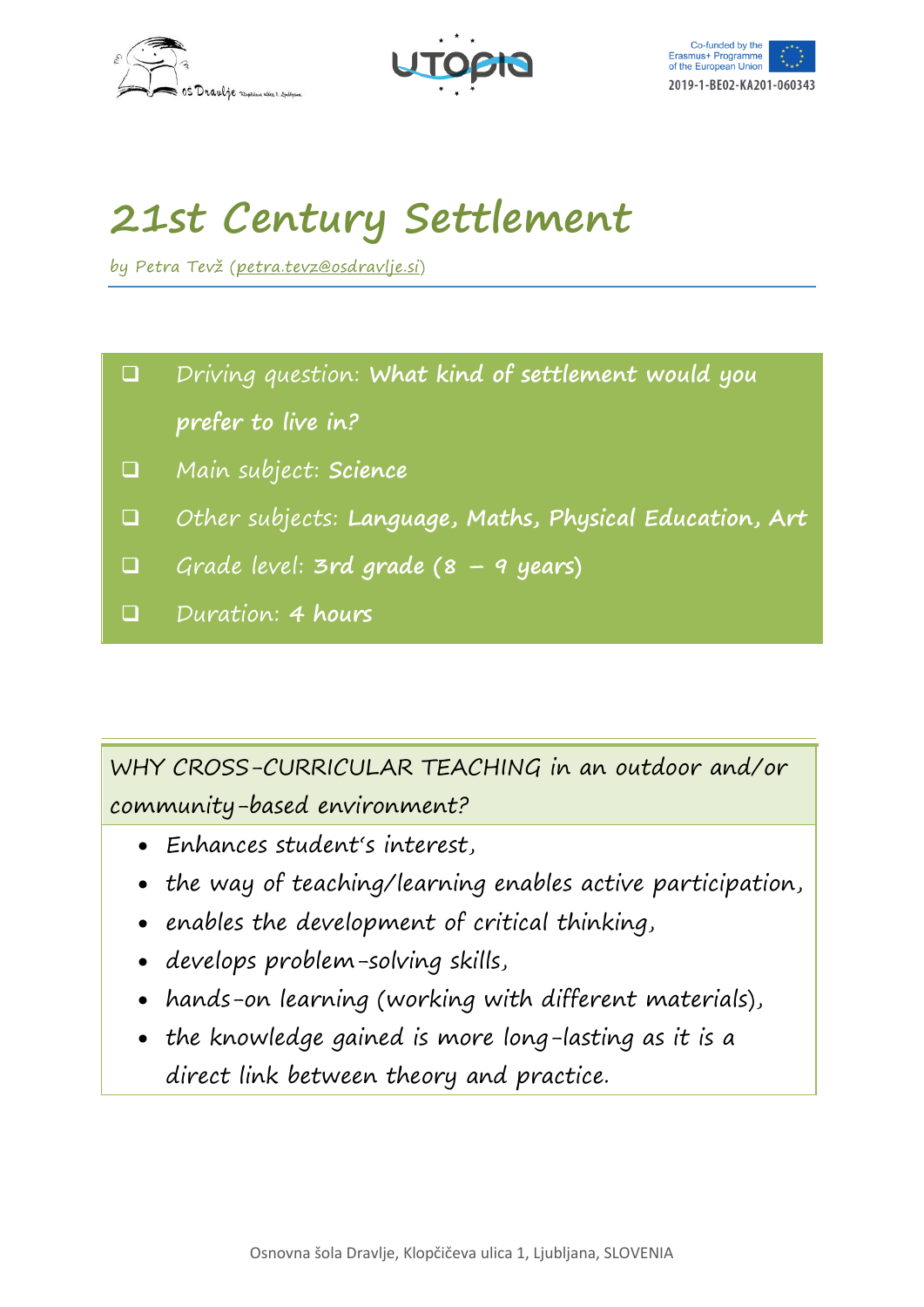





## WHEN AND WHERE?

Timing/duration/location:

- preparation: 2 hours of arts
- June 2020: 4 hours (CROSS-CURRICULAR)
- schoolyard OŠ Dravlje

#### HOW?

Learning methods:

- observation, perception, sensation,
- working with pictures, maps and photographs,
- working with texts,
- creative storytelling,
- practical artistic expression.

### Resources:

- Instruction cards
- Station 1: text sheets (notebook, fountain pen)
- Station 2: two rings, cards  $M$  mesto (English:  $C$ -city) and V- vas (English: V-village), a bag with photographs of landscapes, animals, and means of transport
- Station 3: newsprint, adhesive tape, scissors
- Station 4: building models, coloured chalk, toy cars and natural materials
- Station 5: wooden building blocks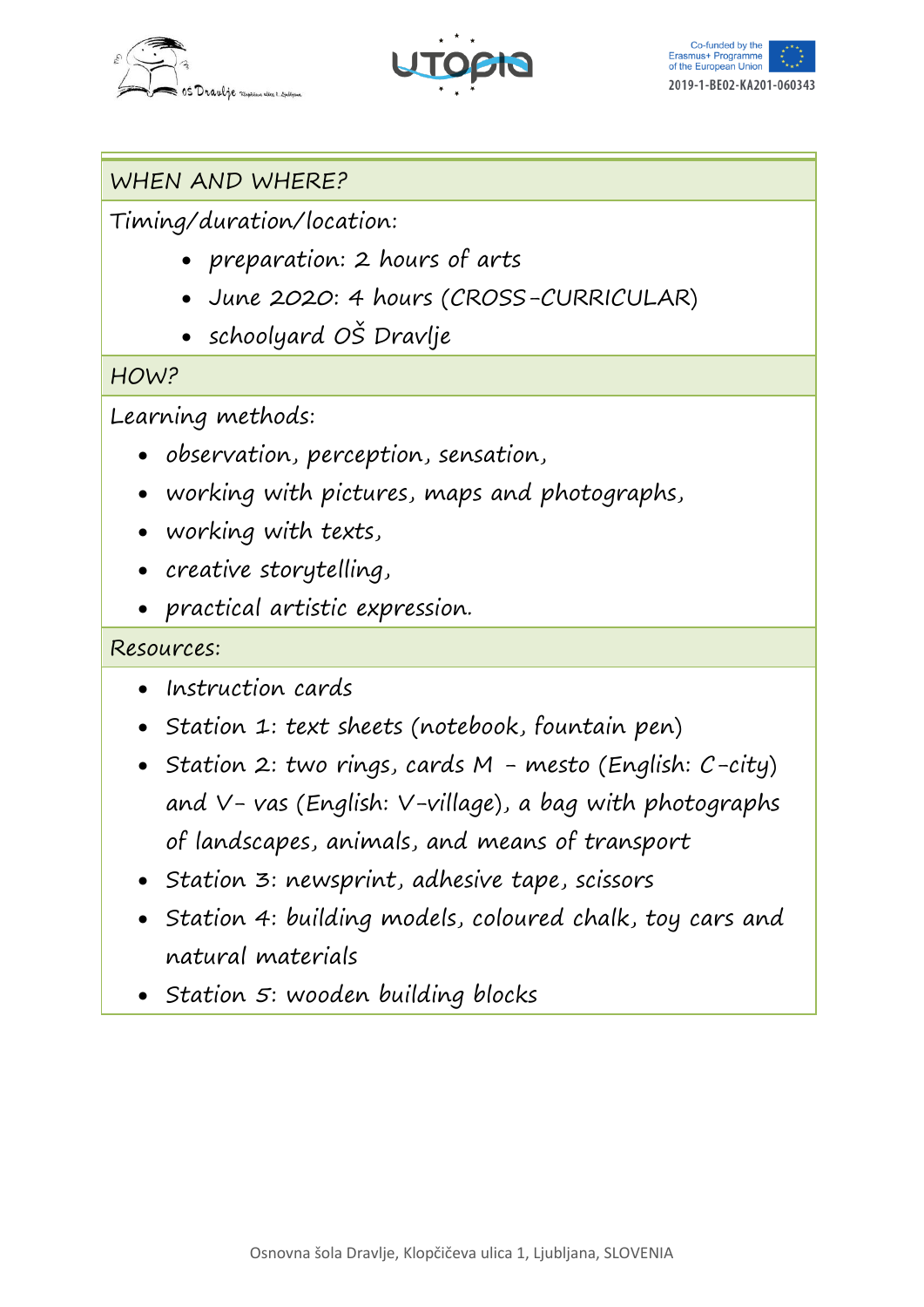





## WHAT?

Theme: 21st century settlement

Driving question: What kind of settlement would you prefer to live in?

Teaching Goals:

- to enable each student to have learning experience with unique, attractive and fun outdoor learning,
- to focus on the personal development of the individual in a combination of residential and local experiences,
- to increase understanding of the natural environment and participation in the natural environment.

Learning Goals (based on the national curriculum)

Students:

- observe and assess how people change natural environments,
- learn about the types of settlements,
- learn about the differences between a village and a town,
- know that people need certain institutions to live in a certain place,
- expand knowledge about the home landscape.

What skills do I want the students to develop?

- Critical thinking
- Creativity
- Collaboration
- *Communication*

## Preparation

Make models of various buildings from clay in art classes.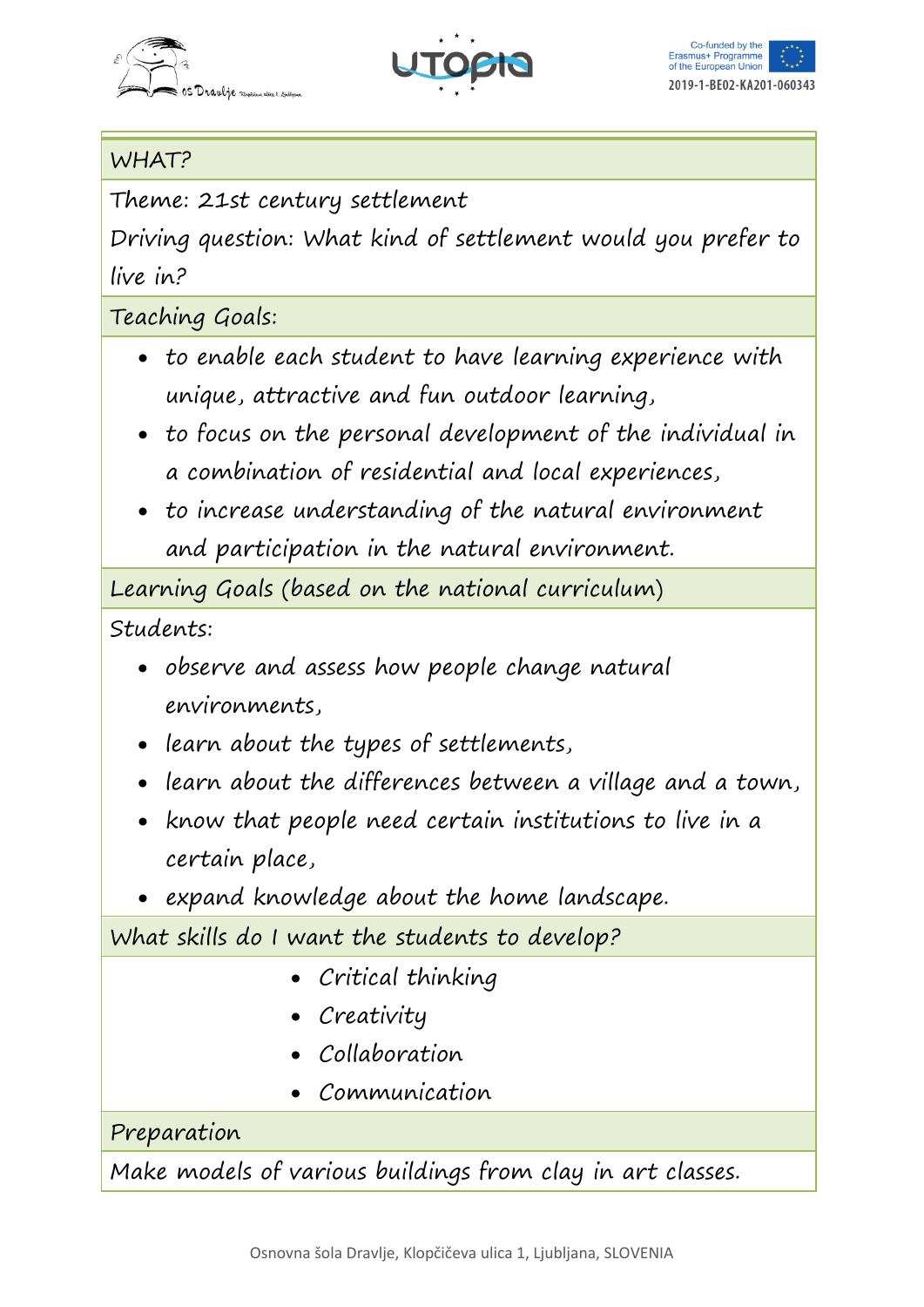





Course description

- Students are divided into heterogeneous groups.
- Instructions for group work:

1. Each of the group members is the group leader at one station.

2. The group leader reads the instructions.

3. All members of the group participate in solving tasks and collaborate. They take into account the opinions of all members. The task is completed when all members of the group have completed it.

4. After completing the task, the group members put away the teaching resources.

5. At the teacher's signal, all groups proceed to next station.

Instructions

Station 1

Read the text "On the farm". Discuss the text. Write the title in your notebook: On the farm. Each student writes the answers to the questions in their notebook. Write in cursive with a fountain pen. Do not copy questions. Help each other. The task is done when all members of the group have written all the answers.

Station 2

Form the Venn diagram with two rings. Mark the rings: M (C) - city, V - village. Students take turn to pull an object or a photograph out of the bag. Explain which ring it belongs to and put the object or a photo in the appropriate place. Put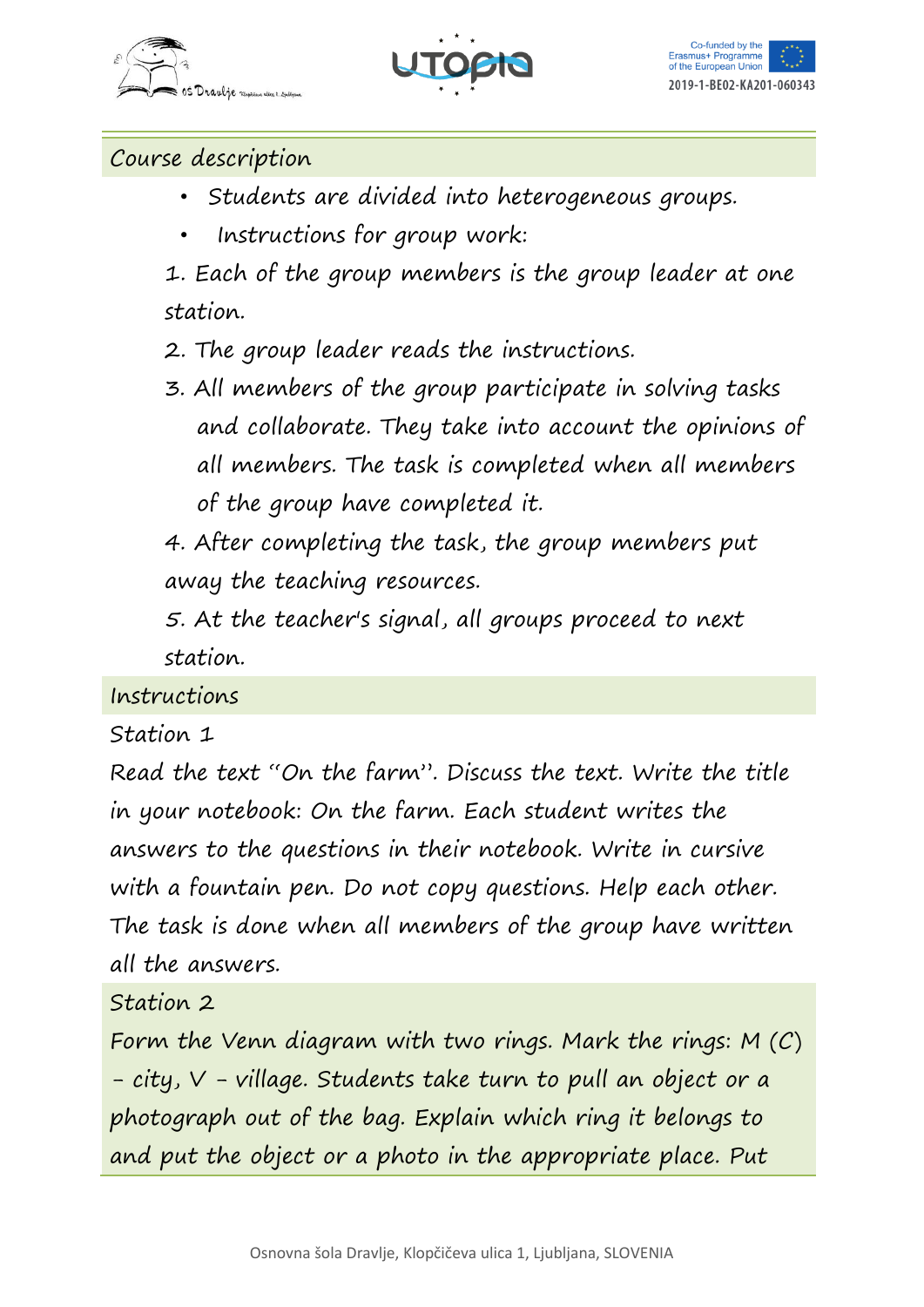





everything related to the city into the M  $(C)$  - ring, and everything related to the village into the V-ring. Hand the bag to the next member of the group. Repeat until you have sorted all the items and photos.

#### Station 3

Take a good look at the photos. Build a house out of newspaper rolls and tape. All members of the group are building ONE building, so divide the work well.

Station 4

Your task is to build a settlement. Agree on what form/type of a settlement you will build. Choose a place anywhere on the playground. Use the building models we made. Consider what, in addition to buildings, a settlement needs. Use your imagination. Make sure all team members are involved.

Station 5

Build a fairytale town out of wooden building blocks. Imagine who lives in it and what interesting things are going on in the town.

#### Evaluation

At the end of the activity, the teacher does an evaluation with the students. She/he makes a statement related to group work and outdoor lessons. Students assess the extent to which this statement holds true for them. They step into the appropriate place (one, two or three stars).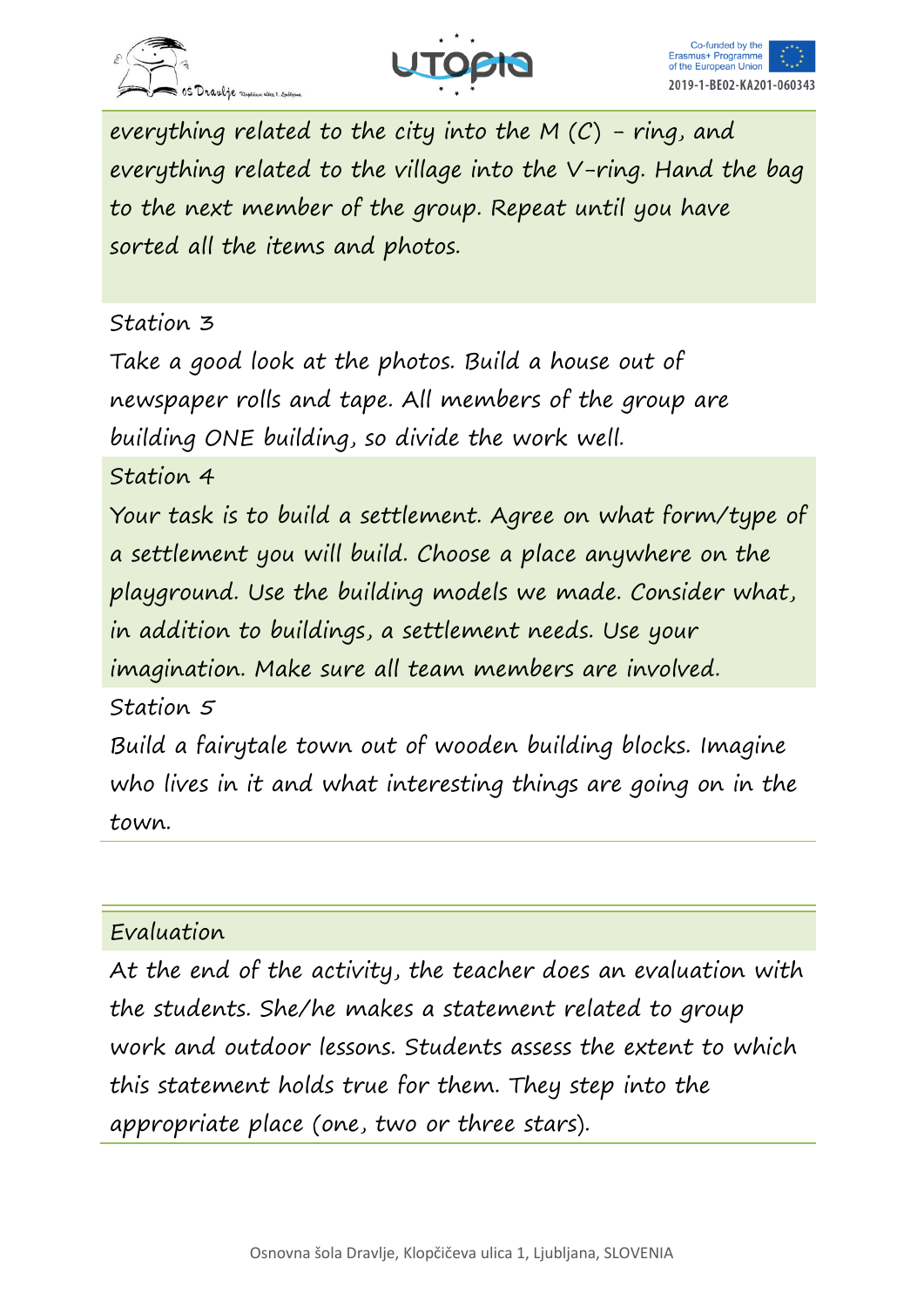





#### Outcomes



 $1^{st}$  task  $2^{nd}$  task





3rd task 4th task